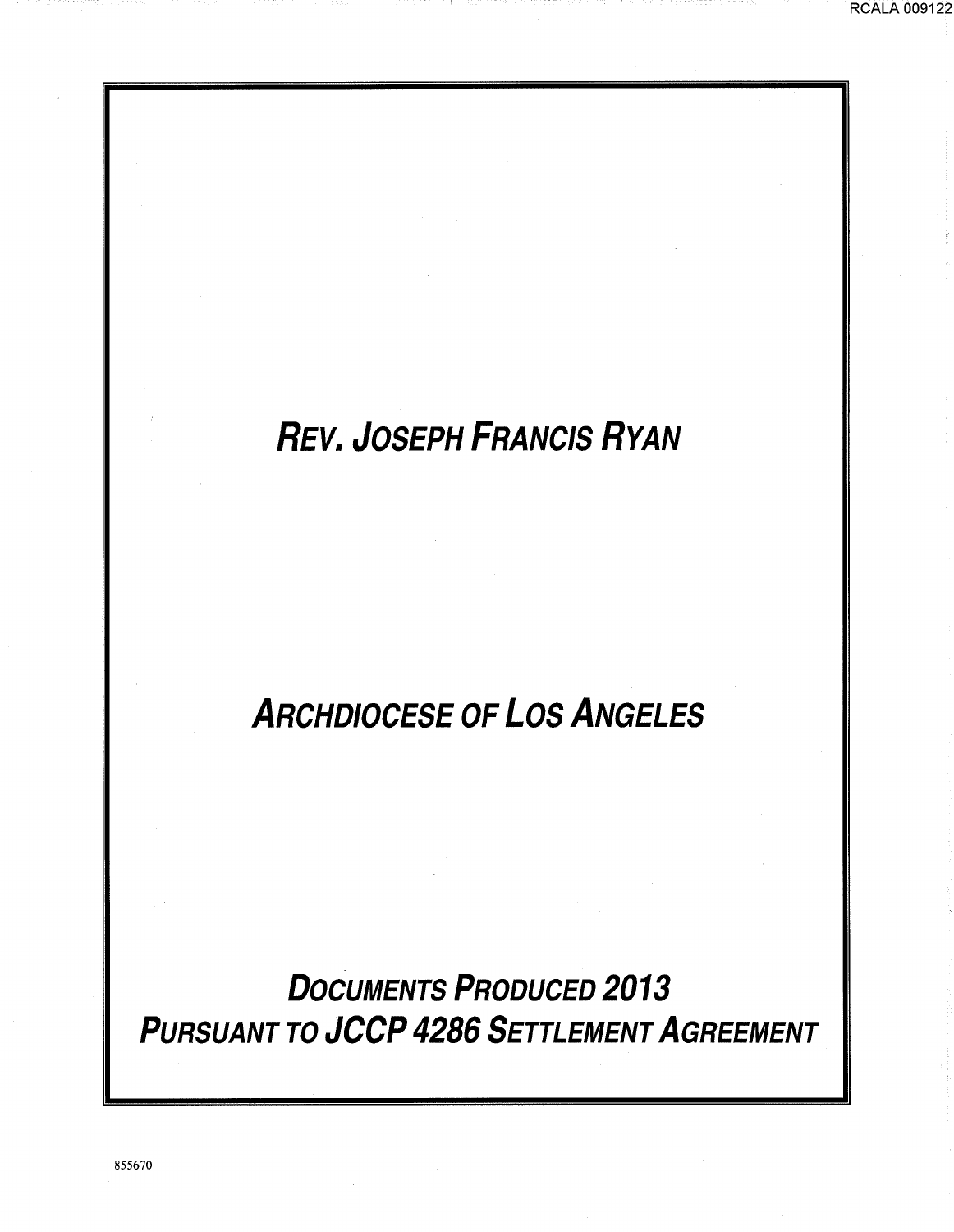## Vicar for Clergy Database

Clergy Assignment Record (Detailed)

## Rev Joseph Francis Gerard Ryan

Current Primary Assignment

Birth Date **7/15/1906 Age:** Diaconate Ordination Priesthood Ordination 6/7/1936 Date of Incardination Religious Community Ritual Ascription Ministry Status canon State Begin Pension Date

Birth Place **Roscrea, County Tipperary, Ireland** Deanery:

Diocese Name **Archdiocese of Philadelphia** 

Latin Deceased

Diocesan Priest *Incard Process* 

**Seminary Ethnicity** 

Mount St. Mary's Seminary, Maryland Irish

## Fingerprint Verification and Safeguard Training

Date Background Check Virtus Training Date

| <b>Assignment History</b>                                                                                       |                       |                        |
|-----------------------------------------------------------------------------------------------------------------|-----------------------|------------------------|
| Assignment                                                                                                      | <b>Beginning Date</b> | <b>Completion Date</b> |
| Deceased                                                                                                        | 12/3/1976             |                        |
| Excardinated, to Archdiocese of Philadelphia                                                                    | 1/20/1965             | 12/2/1976              |
| Leave of Absence                                                                                                | 11/15/1960            | 1/19/1965              |
| Sick Leave                                                                                                      | 6/10/1960             | 11/14/1960             |
| Our Lady of Refuge Catholic Church, Long Beach Associate Pastor<br>(Parochial Vicar), Active Service            | 3/17/1959             | 6/9/1960               |
| Sick Leave, Staying at St. Anastasia in Los Angeles pro tem, then at St.<br>Vincent's Hospital, St. Louis       | 4/24/1958             | 3/16/1959              |
| St. Joseph Catholic Church, Pomona Associate Pastor (Parochial Vicar),<br><b>Active Service</b>                 | 1/30/1958             | 4/23/1958              |
| St. Anastasia Catholic Church, Los Angeles Resident, Resident                                                   | 7/9/1957              | 1/29/1958              |
| St. Anthony Elementary School, San Gabriel Resident, Resident, At St.<br>Anthony Catholic Church in San Gabriel | 6/3/1957              | 7/8/1957               |